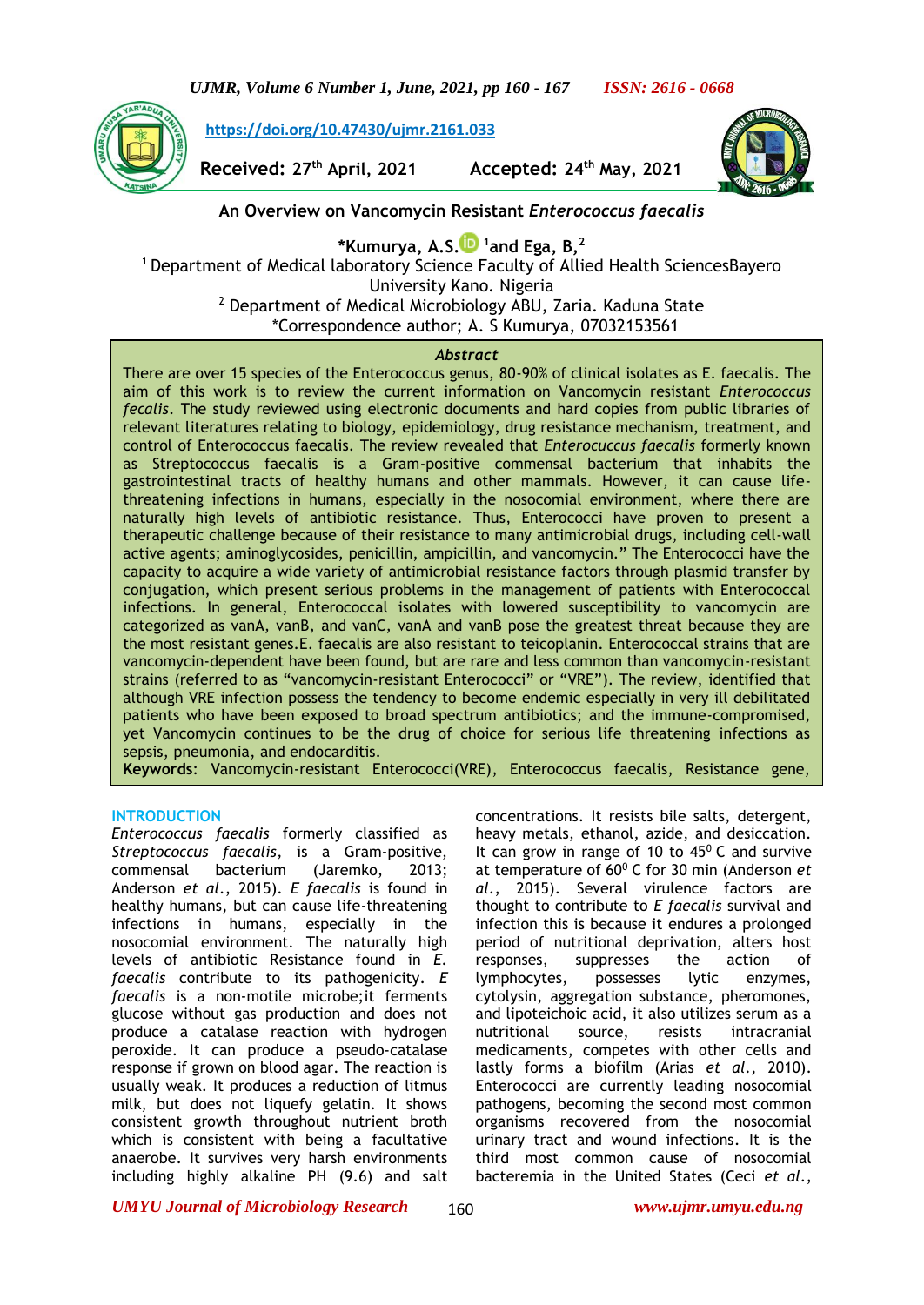2015; Aliya *et al*., 2021). One of the significantprimary reasons why these organisms have survived in the hospital environment is their intrinsic Resistance to several commonly used antibiotics and, perhaps more important, their ability to acquire Resistance to all currently available antibiotics, either by mutation or by receipt of foreign genetic material through the transfer of plasmids and transposons (CDC, 2017; Cetinkaya *et al*., 2000). Vancomycin a glycopeptide antibiotic was first isolated from *Amycolatopsis Orientalis* (*Streptomyces Orientalis*) in 1953 by Edmund knornfeld (working at Eli Lilly) from a soil sample collected from the interior jungle of borneo by a missionary (Chuang *et al*., 2010). The initial indication for Vancomycin was to treat penicillin resistant *Staphylococcus aureus*  (Puzuki *et al*., 2014). Vancomycin act by inhibiting cell wall synthesis in gram positive bacteria, it is use in the treatment of serious, life-threatening infection by gram positive bacteria not responding to other antibiotics (Cetinkaya *et al*., 2000; CDC, 2017). In 1988, Uttley *et al*. were the first to report the isolation of vancomycin-resistant *E. faecalis* and *E. faecium* in England (Cetinkaya *et al*., 2000; Coombs *et al*., 2014). Shortly after the first isolates of vancomycin-resistant enterococci (VRE) were reported by investigators in the United Kingdom and France (Cetinkaya *et al*., 2000; Dance, 2013) similar strains were detected in hospitals located in the eastern half of the United States. Subsequently, VRE spread with surprising rapidity and are now encountered by hospitals in most countries.

# **MATERIAL AND METHODS**

A comprehensive literature search of studies publish until December, 2017 was performed using the PubMed, Medline, and science Direct databases. The search was strictly limited to full articles in English and studies related to humans. The following key-words were used to extract the relevantarticles relating to biology, epidemiology, drug resistance mechanism, treatment and control of *Enterococcus faecalis.*

Cross-referncing was also looked for and duly cited in the review process.

Literature review through the electronic search of databases produces a total of 605 articles, including both review and original research articles. Thorough screening gave rise to the selection of 252, which are mostly related to different on human Vancomycin Resistance *Enterococcus faecalis.* Further screening leads to the rejection of 201 studies, and 51 articles were finally adopted which were strictly related to biology, epidemiology, drug resistance mechanism, treatment and control of *Enterococcus faecalis*

# **History of** *Enterococcus faecalis*

Until 1984, *Enterococcus faecalis* was known as *Streptococcus faecalis*. Scientists previously categorized the bacteria as part of the genus *Streptococcus* (Dance, 2013; Jaremko, 2013; Susan, 2018)*. E. faecalis* is a Gram-positive bacterium there are three main components that make up its cell wall: peptidoglycan, teichoic acid, and polysaccharide. 40% of the cell wall is made up of peptidoglycan, while the rest of the cell wall is made up of a "rhamnosecontaining polysaccharide and a ribitolcontaining teichoic acid" (Flannery, 2011). The peptidoglycan functions (as in most Grampositive cells) to resist bursting induced by high cytoplasmic osmotic pressure *E. faecalis*is generally considered a non-capsulated organism, shown by the "lack of a detectable mucoid phenotype" (Flannery, 2011). However, subsets of *E. faecalis* isolates possess a capsular polysaccharide.

# **Biofilm Formation**

*E. faecalis* also can make surface pili which can lead to the formation of a biofilm. The *E. faecalis* strains that cause endocarditis contain large amounts of these pili. The pili allow for attachment to host surfaces (e.g. the heart tissue). The strains of *E. faecalis* that cause endocarditis produce the "biofilm significantly more often and also to a greater degree than non-endocarditis isolates" (Hayakawa *et al*., 2011).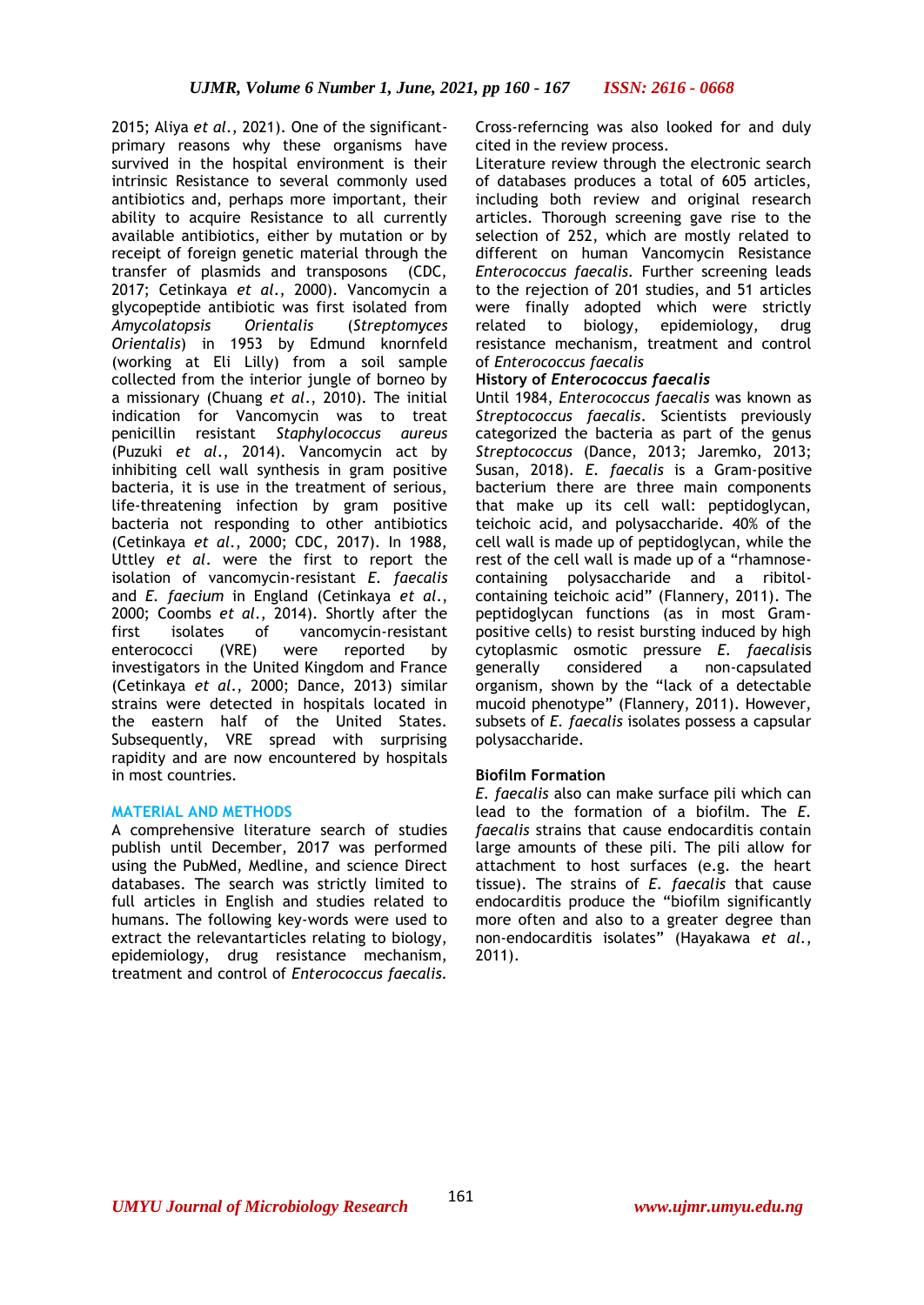

**Figure 1**: Biofilm formation in *enterococcus faecalis* **Source:**Andrew and Horder, (1906); Schleifer and Kilpper-Balz, (1984).

#### **Genome Structure**

The *E. faecalis* genome consists of 3.22 million base pairs with 3,113 protein-coding genes (Jaremko*et al*., 2013). Due to many public health dangers, the genome sequence data from a strain of *Enterococcus* was necessary. The strain chosen for genome DNA sequencing was *E. faecalis* V583, the first vancomycinresistant isolate in the United States. The genome of strain V583 was sequenced by The Institute for Genome Research (TIGR). The enterococcal genome shows *E. faecalis* is metabolically diverse and contains a wide range of regulatory systems. Strain V583 contains four DNA molecules: the main 3,218,030 base pair

bacterial chromosome and three circular plasmids. The chromosome contains about 3,500 open reading frames (ORFs), about 1/3 of these ORFs have no assignable function (Zhu *et al*., 2010). The three plasmids are circular DNA molecules identified as Plasmid-1, Plasmid-2, and Plasmid-3. Plasmid-1 contains 66,320bp, Plasmid-2 contains 17,963bp, and Plasmid-3 contains 57,660bp. The plasmids encode a number of genes, including, transposases, multi-drug resistance proteins, and a ppGppregulated growth inhibitor. The average G+C composition of the *E. faecalis* chromosome is 37.38% (Anderson *et al*., 2015).



Accession: NC\_004668

Length: 3,218,031 bp; Genes: 3,193

**Figure 2:** *Enterococcus faecalis* **V583, complete genome sequencing Source:** Stothard Paul, Van Domselaar G, Shrivastava S, Guo A, O'Neill B, Cruz J, Ellison M, Wishart DS (2005) BacMap: an interactive picture atlas of annotated bacterial genomes.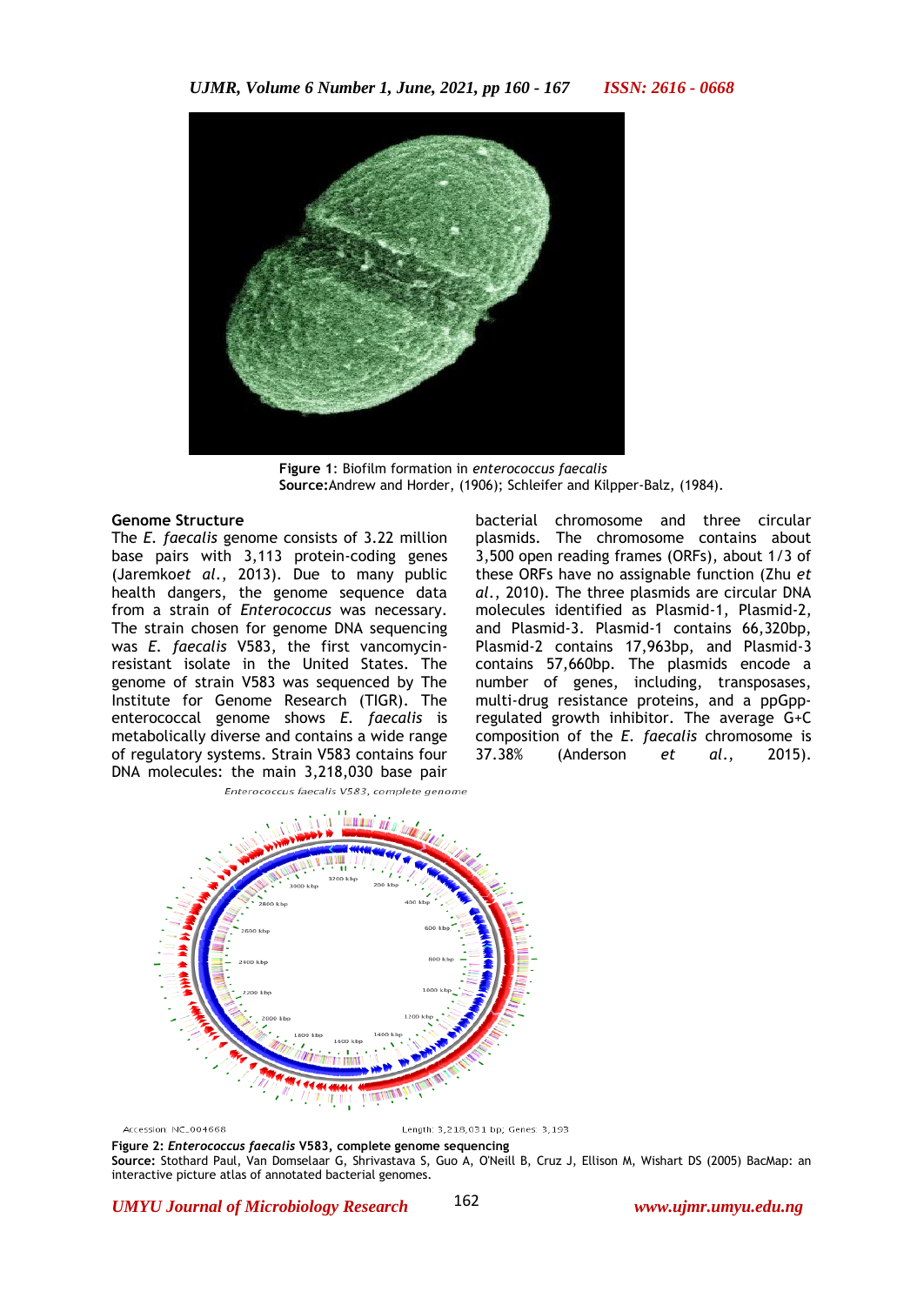## **Cell Metabolism**

Enterococci are facultative anaerobes. They have a fermentative metabolism in which they can convert carbohydrates to lactic acid. They are usually considered strict fermenters because they lack a Kreb's cycle respiratory chain. *E. faecalis* are capable of not only fermentation to produce lactic acid but also can "catabolize a spectrum of energy sources from carbohydrates, glycerol, lactate, malate, citrate, diamino acids and manyα-keto acids" (Ceci*et al*., 2015).

#### **Epidemiology of Vancomycin Resistant***Enterococcus faecalis*

The epidemiology of VRE has not been elucidated completely; however, certain patients populations are at increased risk for VRE infection or colonization. These include critically ill patients or those with severe underlying disease or immunosuppression, such as ICU patients or patients on oncology or transplantation wards, those who have had an intra-abdominal or cardiothoracic surgical procedures, those with an indwelling urinary or central venous catheter, and those who have had a prolonged hospital stay or received multiple antimicrobial agents, hospital Infection Control Practices Advisory Committee (HICPAC) published recommendations in February 1995 (CDC, 2017),These recommendations mainly focused on (i)prudent use of vancomycin, (ii)education of hospital staff, (iii)effective use of microbiology laboratory, and (iv) implementation of infection control measures. Enterococci have emerged as one of the leading causes of health care-associated infections (Chuang *et al*., 2010). The increase in antibiotic resistance among *Enterococci*, specifically to vancomycin, has become a major clinical and epidemiological problem (Coombs *et al*., 2014). UK, France, Turkey and Malaysia are among the many countries that have reported infection or colonization with VRE, and the spectrum of documented infections includes endocarditis, thrombophlebitis and bacteraemia. At the Detroit Medical Centre (DMC), located in southeastern Michigan, vancomycin-resistant *E. faecalis* (VR E. faecalis) is unusually common. More than 38% of vancomycin-resistant enterococci (VRE) at DMC were *E. faecalis* in 2009 (Hayakawa *et al*., 2011), in contrast to the national prevalence of 11.7% (Shioya *et al*., 2011), and the prevalence of VR*E. faecalis* has been growing (Hayakawa *et al*., 2011). A recent study of skilled nursing facilities in southeastern Michigan also reported a high prevalence of VR *E. faecalis*, which accounted for 52% of total VRE isolates in the study

(Flannery *et al*., 2011; CDC, 2017). According to recent National Nosocomial Infection Surveillance (NNIS) surveys, enterococci remain in the top 3 most common pathogens that cause nosocomial infections. *E faecalis* frequently cause UTIs, bloodstream infections, and wound infections in hospitalized patients in the United States and in South Western Nigeria (Kumurya and Yahaya, 2016; CDC, 2017). Nosocomial enterococcal infections typically occur in very ill debilitated patients who have been exposed to broad-spectrum antibiotics (Jayne, 2017; Susan, 2018). The increased prevalence of serious *E faecalis* infections has been associated with the rise/use of third-generation cephalosporins (Dance, 2013; Anderson *et al*., 2015). In 1989, VRE was first reported in New York City; subsequently, VRE has spread rapidly throughout the United States. From 1989-1993, the NNIS surveys reported that the percentage of enterococcal isolates exhibiting vancomycin resistance increased from 0.3% to 7.9%, with a 34-fold rise seen in ICUs. In 2003, the rate of nosocomial enterococcal isolates showing vancomycin resistance in ICU patients increased to more than 28%—an increase of 12% compared with 1998-2002. NNIS data reveal the pooled mean for VRE species from all ICUs, non-ICU inpatient areas, and outpatient areas were 13.9%, 12%, and 4.6%, respectively, from 1998 through June 2004. VRE was initially isolated mainly in large university hospitals ( Susan, 2018) Still subsequent reports demonstrate the presence of significant VRE epidemics in community hospitals and chronic care facilities, whereby a single clone can easily spread(Arias *et al*., 2010; Sinel*et al*., 2017).

In contrast, Europe appears to have a large community reservoir of VRE without as rapid an increase in incidence of hospital-associated infections seen in the United States. In European countries, *van*A-type VRE has been isolated from various farm animals, chicken carcasses, other meat products, and wastewater samples from sewage treatment plants. In 1994, a German community screened 100 healthy people for VRE, and 12% were found to be carriers (CDC, 2017; Jayne, 2017). In Europe, the use of avoparcin, a glycopeptide antibiotic, as a growth promoter for farm animals has been proposed to explain the epidemiology of VRE. Until banned by the European Union in 1997, avoparcin had been used in several European countries and provided a selective pressure for the emergence and spread of vancomycin-resistant genes. This hypothesis is supported by a Danish study that found *van*A-type VRE in chicken stool samples from farm using avoparcin, not in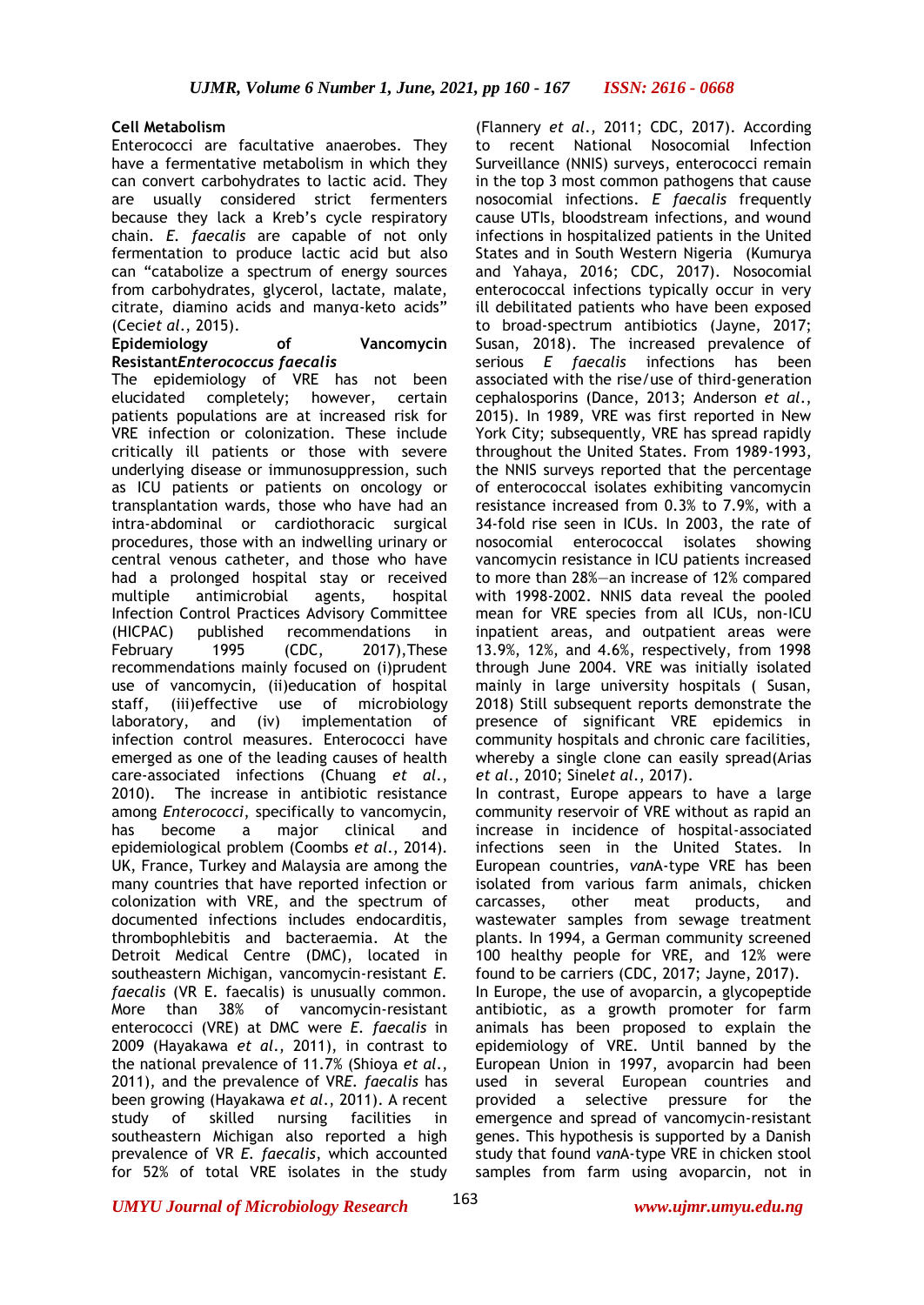samples from farms not using avoparcin (Susan, 2017).

Among the Saxony-Anhalt region in Germany, the prevalence of VRE fecal colonization in healthy individuals after discontinuing avoparcin use in animal husbandry decreased from 12% to 3%, concurrent with a similar decrease in the prevalence of VRE in German poultry products (Puzuki*et al*., 2014).

A Korean study documented unexpectedly high resistance levels in VRE isolates to daptomycin, linezolid, and tigecycline despite the occasional use of these antibiotics in Korean hospitals (Jaremko*etal*., 2013; CDC, 2017).

# **Distributions of Vancomycin Resistant Enterococcus**

*Enterococcus faecalis* infections are more common in elderly patients because of various associated factors that are more common in these patients (Jayne, 2017). For example, urinary tract catheterization and instrumentation are more common in elderly populations. Abdominal surgery for diverticulitis or biliary tract disease is also performed more commonly in elderly persons. In a recent series, most cases of enterococcal endocarditis occurred in elderly individuals. In neonates, enterococci occasionally cause bacteremia and meningitis. Outbreaks of enterococcal infections, including VRE infections, have been reported in neonatal ICUs, pediatric ICUs, and hematology/oncology units (Susan, 2017). Overall, VRE infections are less common in pediatric patients than in adults (Flannery *et al*., 2011; Susan, 2017). In general, *Enterococcus faecalis* infections are distributed equally between the sexes. Although UTIs are more common in healthy women than in healthy men, enterococci are an uncommon cause of uncomplicated cystitis in this setting. In published series of enterococcal endocarditis, men often outnumber women (Asgharzadehand Kafil, 2014; Susan, 2017).

## **Mechanism of Vancocmycin Resistance in**  *Enterococcus faecalis*

Vancomycin is a bactericidal drug that functions by binding to the terminal d-Ala-d-Ala in the pentapeptide portion of the Nacetylglucosamine (NAG)–*N*-acetylmuramic acid (NAM) peptidoglycan (PG) cell wall precursor, resulting in reduced integrity and, ultimately, cell death. Resistance to glycopeptides in *Enterococcus spp*. is mediated by the vancomycin resistance (*van*) operon. This operon may be carried chromosomally or extrachromosomally on a plasmid. The *van* operon consists of *van*S-*van*R, a response regulator; *van*H, a d-lactate dehydrogenase gene*, van*X, and a variable ligase in which 9

variant genes have been identified (*van*A*, van*B*, van*C*, van*D*, van*E*, van*G*, van*L*, van*M*, and van*N) (Ceci*et al*., 2015). Two of these (*van*A and *van*B) are mediated by newly acquired gene clusters not previously found in enterococci ( Cetinkaya, 2000). *van*B resistance phenotypes were described primarily in *E. faecalis* and *E. faecium*(CDC, 2017). Expression is inducible by the two-component system (TCS)*van*S/R, which senses disruptions in the cellular membrane caused by glycopeptides, as well as cell wall damage caused by bacitracin or polymyxin B (CDC, 2012). The variable ligase gene is central in determining the level of vancomycin resistance (low, medium, or high), with the most commonly identified genes being *van*A*, van*B*,* and *van*C*. van*A is plasmid borne, confers high-level resistance (MIC, >256 μg/ml) to vancomycin, and is most commonly associated with *E.* faecium and *E. faecalis*, while chromosomally encoded *van*C confers low-level resistance (MIC, 8 to 32 μg/ml) to vancomycin and is almost exclusively found in *E. gallinarum, E. casseliflavus, and E. flavescens.* Finally, *van*Z, which is present on *vanA*-carrying strains, confers modest resistance to teicoplanin through an unknown mechanism. Differences in the level of resistance are likely a result of pentapeptide composition, as the ratio between pentapeptides consisting of high affinity to low affinity to vancomycin correlate with the isolate MICs. High-level resistance (HLR) occurs when pentapeptides are mostly composed of low-affinity molecules, and moderate-level resistance (MLR) involves moreheterogeneous pools of high- and low-affinity pentapeptides (Sinel *et al*., 2017).

# *van***A resistance**

The *van*A cluster is the most common mediator of vancomycin resistance in enterococci and its expression is under the regulation of two promoters. The first is responsible for the transcription of *van*S/R, the TCS that regulates *van*A expression and function. The system's sensor is *van*S, a transmembrane protein with a histidine kinase domain that responds to the presence of glycopeptides by phosphorylating the response regulator *van*R (Asgharzadeh and Kafil, 2014). Once activated, and bound to the second promoter region, located upstream of the resistance genes, activating their transcription. The first step in expressing vancomycin resistance is the transcription of *van*H that encodes a dehydrogenase, which allows for D-lactate production from pyruvate. The following gene, *van*A, produces a ligase that enables the addition of D-Lac to D-Ala before adding it to a tripeptide precursor.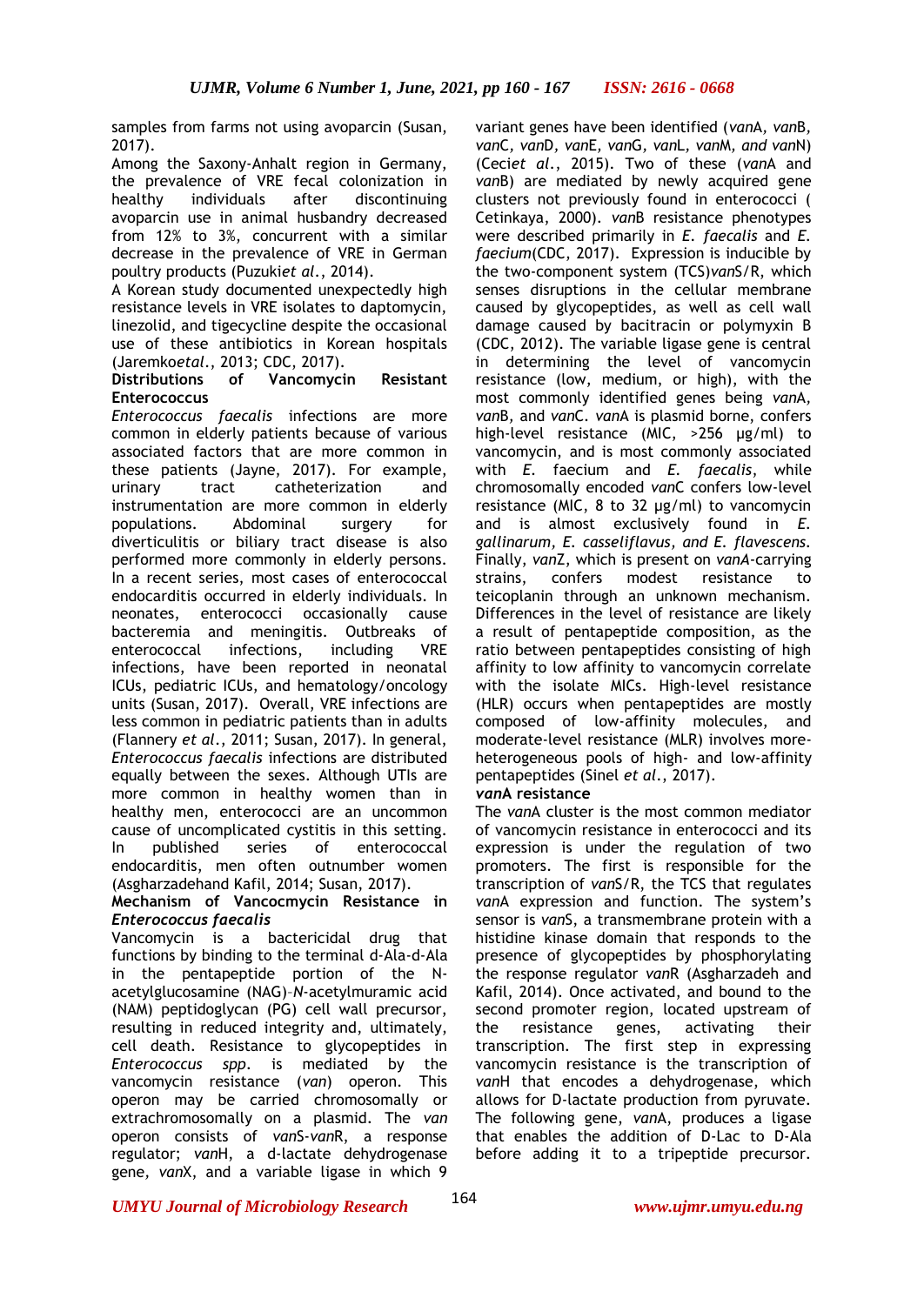The resulting pentapeptide is incorporated into the growing cell wall and allows for crosslinking of the peptidoglycan structure. *van*X, a D,D-dipeptidase, and many, a DdcY, work to clear the usual D-Ala-D-Ala dipeptides (which will bind Vancomycin if incorporated in the cell wall) and the standard D-Ala-ending pentapeptide chains from the pool of cell wall precursors, respectively. Thus, the destruction of D-Ala-ending pentapeptide precursors is crucial for the mechanism of glyco-peptide resistances. A gene, designated *van*Z, encodes for a putative protein whose function has not been completely elucidated, but that was shown to confer teicoplanin resistance when expressed independently in an *E. faecium* strain (Shioya *et al*., 2011).

## *van***B resistance**

Isolates carrying *van*B are less prevalent than *van*A-carrying strains, but can be found throughout the world and are commonly identified in Australia, where the majority of *E. faecium* VRE isolates carry *van*B(Coombs *et al.,* 2014), as with *van*A*,* Resistance in *van*B is mediated by converting d-Ala-d-Ala to d-Ala-d-Lac. However, *van*B confers varied Resistance to Vancomycin, ranging from moderate- to high-level resistance (MIC range, 4 to >256 μg/ml) (Lebreton *et al*., 2013). Resistance to vancomycin is proportional to the percent composition of d-Ala-d-Lac to d-Ala-d-Ala (Coombs *et al.,* 2014). Smaller amounts of d-Ala-d-Lac incorporation might result from reduced expression of the *van*B operon, a reduction in *van*X or *van*B enzymatic activity, or a combination of minor mechanical changes. Teicoplanin resistance is not observed in *van*Bcarrying isolates, as *van*Z is not encoded in this operon (Leonard, 2017).

# **The** *van***G resistance type**

*E. faecalis* possessing a *van*G cluster were lowlevel vancomycin-resistant and Teicoplanin susceptible (Arias *et al*., 2010). Resistance ismediated via inducible synthesis of D-Ala-D-Ser-terminated cell wall precursors. Only fewisolates have been described and *van*gene clusters identified allow differentiation into two subtypes. According to its order and gene composition, the chromosomal vanG cluster consists of seven genes that appear to be reassembled from different *van* operons. In contrast to all the other *van* operons, the *van*ecluster encodes three putative gene products with acquisition of the *vanG* cluster was associated with a transfer of a 240 kb chromosome fragment flanked by imperfect inverted repeats (Sinel *et al*., 2017). Crystallisation and X-ray analysis of the *van*G D-

Ala-D-Ser ligase complex with ADP was described recently (CDC, 2017).

### **The** *van***L resistance type**

A single *E. faecalis*isolate from Canada (N06- 0364) expressed low- level vancomycin resistance by a new mechanism called *van*L (CDC, 2017). The corresponding *van*L gene mediates D-Ala-D-Ser ligation. The *van*Lgene cluster was similar in organization to the *van*Coperon, but the *van*T serine racemase was encoded by two separate genes, *van*TmL (membrane binding) and *van*TrL (racemase) resembling the two functional domains of the otherwise combined *van*T type racemase(Lebreton*et al*., 2013).

#### **Transmission of Vancomycin- Resistant Enterococci**

Vancomycin Resistant Enterococci (VRE) transmission by health care workers whose hands become transiently contaminated with the organism while caring for infected patients, probably the most common mode of nosocomial communication. This mode of transmission is seen by the recovery of VRE and other resistant enterococci from cultures of specimens fromhealth care workers' (Cetinkaya, 2000; Leonard, 2017).VancomycinResistant Enterococci transmission may also occur by way of contaminated medical equipment, although this is probably much less important than transmission by the hands of personnel. Electronic thermometers contaminated with outbreak strain were epidemiologically implicated in an outbreak (Cetinkaya, 2000; Leonard, 2017).

# **Vancomycin Dependent Enterococci (VDE)**

An interesting phenomenon that has developed in some strains of *van*A-and *van*B type VRE is that of vancomycin dependence (Sinel *et al*., 2017). These enterococci not just resistant to vancomycin but now require it for growth vancomycin dependent enterococci have been recovered from apparently culture- negative clinical samples by plating them onto vancomycin-containing agar such as that used for campylobacter or gonococci. A likely explanation for the phenomenon of vancomycin dependence is that these enterococci turn off their normal production of D-Ala-D-Ala and grow only if a substitute dipeptide-like structure is made (Cetinkaya, 2000; Dubin and Pamer, 2014).

### **Prevention and Control of Vancomycin Resistant Enterococci (VRE)**

In order to reduce nosocomial transmission of Vancomycin Resistant Enterococci to its barest minimum, hospitals must use multidisciplinary approach that requires participation by a variety of departments and personnel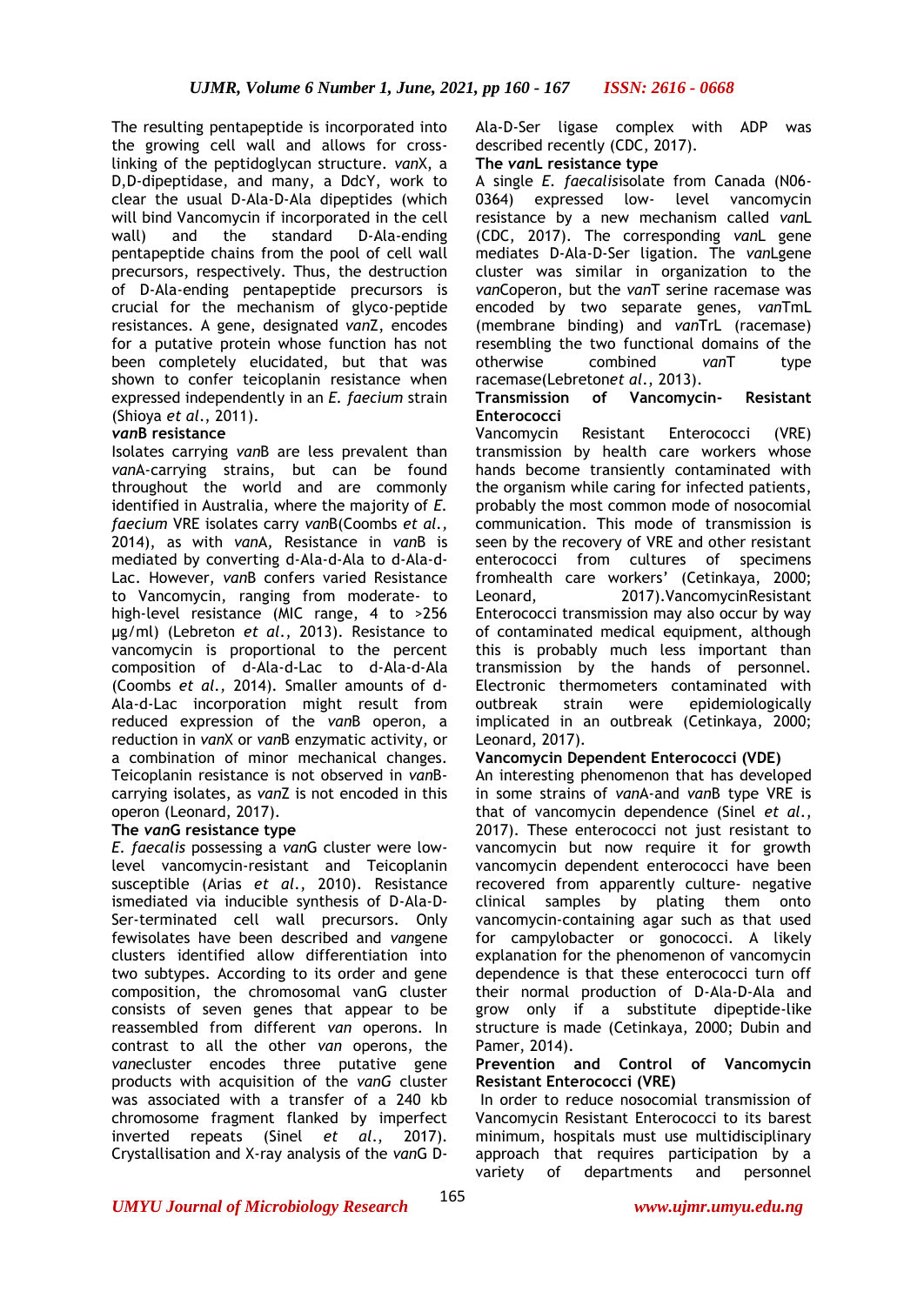(Cetinkaya, 2000; CDC, 2017). Antimicrobial stewardship (AMS) is fundamental in the control of major hospital pathogens. In particular, restriction of the use of extended- spectrum cephalosprins, quinolones is of proven worth for VRE(Cetinkaya, 2000; Dance, 2013).

## **CONCLUSION**

Vancmycin Resistant Enterococci (VRE) is a gram-positive commensal bacterium that inhabits the gastrointestinal tracts of humans and other mammals, however, it can cause lifethreatening infections in humans, especially in

## **REFERENCES**

- Aliya, E., Jawwad, I. A., Hina, A. and Muhammed, Y. (2021). Dental Caries and the influence of Associated Factors- A cross sectional study. *Journal of Evolutionary Medicine and Dental Science*.**10** (21): 1616-1620
- Anderson, A.C., Jonas, D., Huber, I., Karygianni, L., Wolber, J. and Hellwig, E. (2015). Enterococcus faecalis from food, clinical specimens, and oral sites: Prevalence of Virulence Factors in Association with Biofilm Formation. Front Microbiology. 6:1534
- Arias, CA.; Contreras, GA.; Murray, and BE. (Jun 2010*). "Management of multidrugresistant enterococcal infections". Clin Microbiol Infect.16 (6): 555–62. [doi](https://en.wikipedia.org/wiki/Digital_object_identifier)[:10.1111/j.1469-0691.2010.03214.x.](https://doi.org/10.1111/j.1469-0691.2010.03214.x) [PMID](https://en.wikipedia.org/wiki/PubMed_Identifier) [20569266.](https://www.ncbi.nlm.nih.gov/pubmed/20569266)*
- Asgharzadeh, M and Kafil, H. S. (2014).Vancomycin-resistant Ennterococcus faecalis isolated from Education Hospital of Iran. *Journal of Clinical Medicine*:9(4) 323-327
- Ceci, M., Delpech,G., Sparo, M.,Mezzina, V., Sanchez Bruni, S.and Baldaccini, B. (2015). Clinial and microbiological features of bacteremia caused by *Enterococcus faecalis*. *Journal for Infective Device Countries.* 9 (11):1195- 203
- Cetinkaya, Y. Falk, P. and Mayhall, C. G. (2000).Vancomycin-Resistant Enterococci. *Clinical Microbiology Review.***13** (4): 686-707
- Center for Diseases Control. (2017) about antimicrobial resistance- Antiviotic/ antimicrobial resistance
- Centers for Disease Control **(**2012). CDC reminds clinical laboratories and healthcare infection preventionists of their role in the search and containment of vancomycin-resistant Staphylococcus aureus (VRSA).Centers

the nosocomial environments, where there are naturally high level of antibiotic resistance and the very ill debilitated patients who have been exposed to broad spectrum antibiotics, and the immune-compromised are found. This review emphasizes the nosocomial nature of VRE infections with their tendency to become endemic given the reasons mentioned above, yet vancomycin still continues to be the drug of choice for serious life threatening infections as sepsis, pneumonia and endocarditis caused by *Enterococcus faecalis*.

> for Disease Control and Prevention, Atlanta,

> GA.http://www.cdc.gov/HAI/settings/l ab/vrsa\_lab\_search\_containment.html.

- Chuang, Y.C., Wang, J.T., Chen, M.L. and Chen, Y.C. (2010). Comparison of an automated repetitive sequence-based PCR microbial typing system with pulsed field gel electrophoresis for<br>molecular typing of vancomycintyping of vancomycinresistan Enterococcus faecium .*Journal of Clinical Microbiology*; 48:2897–2901 doi: 10.1128/JCM.00136-10 . pmid:20554812 15.
- Coombs,G.W., Pearson, J.C., Daley, D.A., Le,T., Robinson, O.J., Gottlieb, T., Howden, B.P., Johnson, P.D., Bennett, C.M., Stinear,T.P. andTurnidge,J.D. *(*  2014) Australian Group on Antimicrobial Resistance*.* Molecular epidemiology of enterococcal bacteremia in Australia*.Journal Clinical Microbiology*  52*:*897*–*905*.*10.1128/JCM.03286-13*.*
- Dance, S. (2013). Approaching zero: temporal effects of a restrictive antibiotic policy on hospital acquired *Clostridium defficle*, extended spectrum βlactamase producing coliforms and methicillin *Staphylococcus aureus.*  .*International Journal Antimicrobial Agents*;41:137-

142.doi:10.1016/ijanticag,201210.013.

- Dubin, K. and Pamer, E. G. (2014).Enterococci and their interactions with the intestinal mirobiome. Microbiology Spectrum: 5 (6) 6-12
- Flannery, E.L., Wang, L., Zollner, S., Foxman, B., Mobley, H.L. andMody, L**. (**2011). Wounds, functional disability, and indwelling devices are associated with cocolonization by methicillin-resistant Staphylococcus aureus and vancomycinresistant enterococci in southeast Michigan. *Clinical Infectious Disease*. 53:1215–1222.